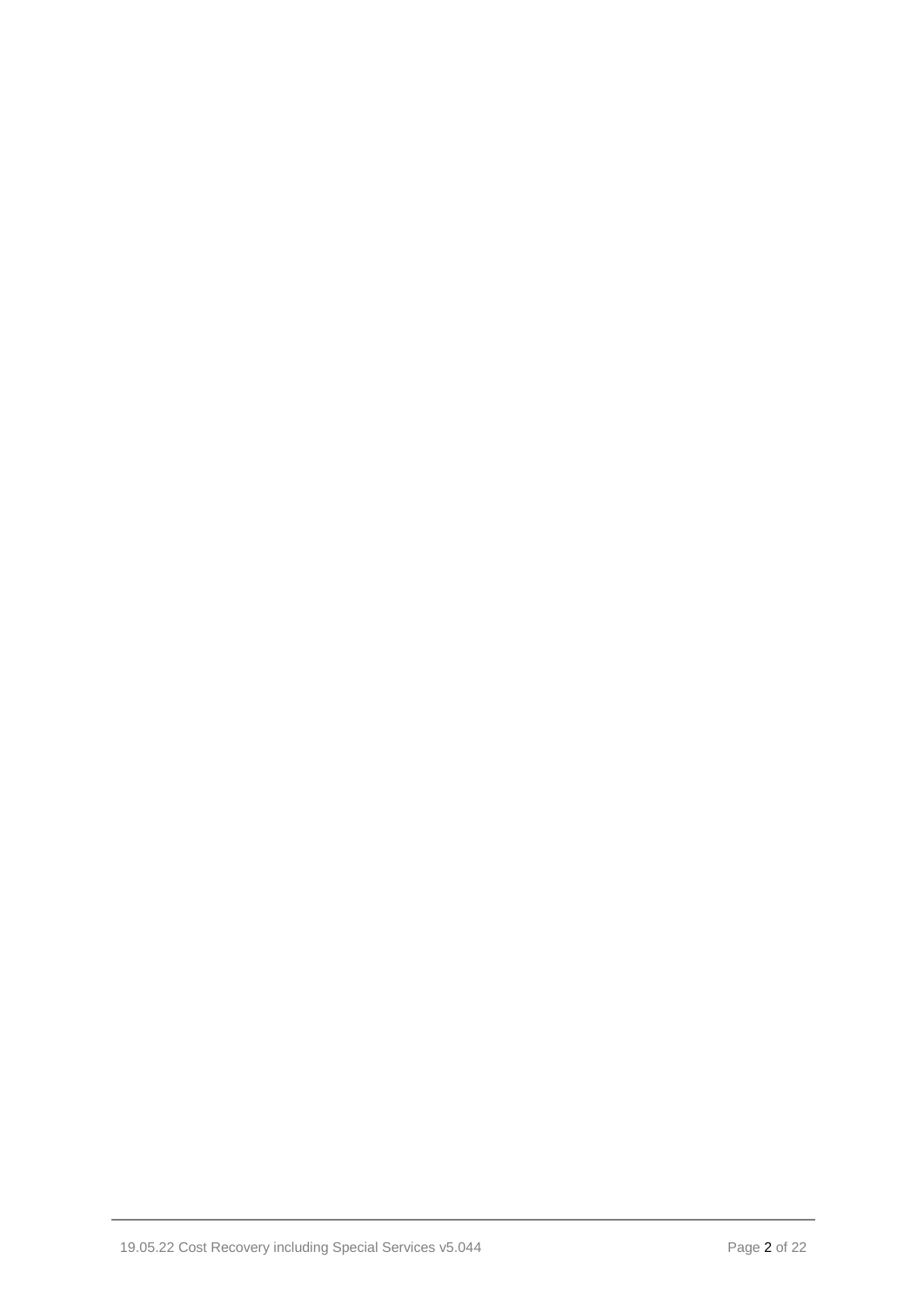# **Cost Recovery Including Special Services**

This document sets out Hereford & Worcester Fire and Rescue Service's guidance and instruction on charging for certain Special Services including the recovery of costs incurred. It also sets out the Service's position regarding charging for information and other data requests.

| <b>SUMMARY OF INFORMATION</b>                                                                                                                                                                                                                                                                                                                                                                                                                                                                                                               |                                                                                                                                                                                                                                                                    |                                                                                                                                                                                                                                                                         |  |  |
|---------------------------------------------------------------------------------------------------------------------------------------------------------------------------------------------------------------------------------------------------------------------------------------------------------------------------------------------------------------------------------------------------------------------------------------------------------------------------------------------------------------------------------------------|--------------------------------------------------------------------------------------------------------------------------------------------------------------------------------------------------------------------------------------------------------------------|-------------------------------------------------------------------------------------------------------------------------------------------------------------------------------------------------------------------------------------------------------------------------|--|--|
|                                                                                                                                                                                                                                                                                                                                                                                                                                                                                                                                             | Special Services subject to charging or cost recovery:                                                                                                                                                                                                             |                                                                                                                                                                                                                                                                         |  |  |
| Lift Rescues / Gaining Access<br>$\bullet$<br>$\bullet$<br>• Water Removal / Aspiration<br>$\bullet$<br>$\bullet$<br><b>Structural Engineers / Surveyors)</b><br>$\bullet$                                                                                                                                                                                                                                                                                                                                                                  | Environmental Protection - Leak, Spillage,<br>Chemical Release, Clean Up/Recovery work<br>Pumping In / Out (note: water cannot be<br>supplied or obtained by the Service)<br>Dangerous structures (including the use of<br>Clearing of flooded commercial premises | Charges can be made for each of these<br>services providing there is no risk to life,<br>danger to property from fire, risk of fire<br>or where the Service has made a<br>decision not to charge, e.g. for recovery<br>work following wide-scale flooding<br>incidents. |  |  |
| <b>Charging for Information and Other Data Requests:</b><br>Freedom of Information, Data Protection and Environmental Information requests<br>$\bullet$<br>Fire Reports and Fire Investigation Reports<br>$\bullet$<br>Reprographic services<br>$\bullet$<br>Photographic services<br>$\bullet$<br>Charges may also be made for using and hiring Service equipment                                                                                                                                                                          |                                                                                                                                                                                                                                                                    |                                                                                                                                                                                                                                                                         |  |  |
| <b>Roles and Responsibilities</b>                                                                                                                                                                                                                                                                                                                                                                                                                                                                                                           |                                                                                                                                                                                                                                                                    |                                                                                                                                                                                                                                                                         |  |  |
| Key personnel are Fire Control, Duty Group Commanders, Incident<br>Commanders, Operational Policy Department and Finance Department.<br>Where possible, an Agreed Charge for providing the service should be<br>sought, with payment authorised by a 'responsible person.' Where this<br>For chargeable<br><b>Special Services</b><br>is not possible or where the situation requires prompt action, Cost<br>Recovery procedures should be followed.<br>Incident Commanders must record details using Forms 72B and 72Bi as<br>appropriate. |                                                                                                                                                                                                                                                                    |                                                                                                                                                                                                                                                                         |  |  |
| For charges for<br>Key personnel are Performance and Information Department and<br>Information and other<br>Finance Department.<br>data requests                                                                                                                                                                                                                                                                                                                                                                                            |                                                                                                                                                                                                                                                                    |                                                                                                                                                                                                                                                                         |  |  |

A copy of this guidance and instruction is included in the MDT Handbook file.

**Further information can be obtained from the Operational Policy Department.**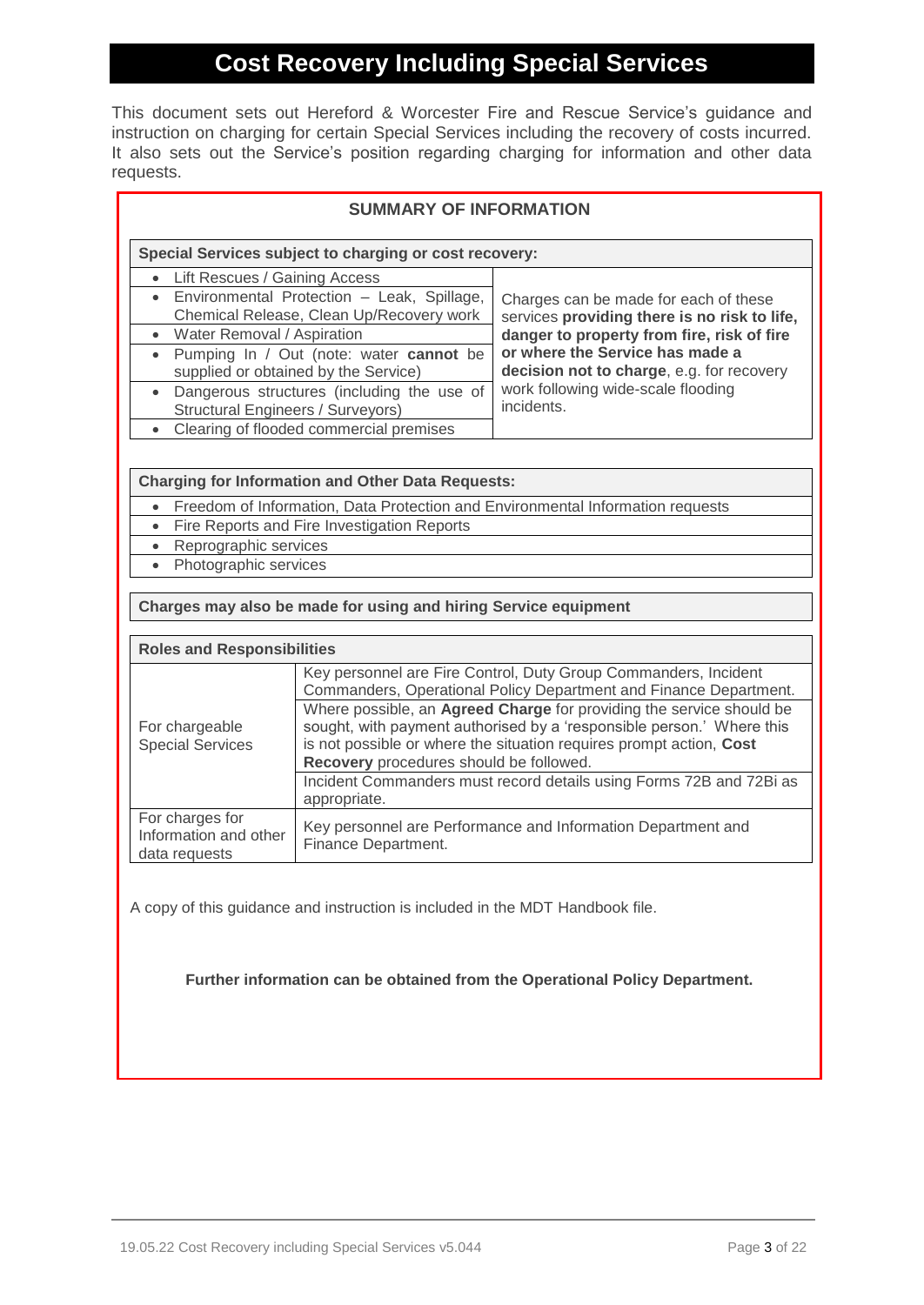# **Contents**

| 1 |     |                   |
|---|-----|-------------------|
| 2 |     |                   |
|   | 2.1 |                   |
|   | 2.2 |                   |
|   | 2.3 |                   |
|   | 2.4 |                   |
|   | 2.5 |                   |
|   | 2.6 |                   |
|   | 2.7 |                   |
|   | 2.8 |                   |
|   | 2.9 |                   |
|   |     |                   |
| 3 |     |                   |
|   | 3.1 |                   |
|   | 3.2 |                   |
|   | 3.3 |                   |
|   | 3.4 |                   |
|   | 3.5 |                   |
|   | 3.6 |                   |
| 4 |     |                   |
| 5 |     |                   |
| 6 |     |                   |
|   |     | <b>Appendix A</b> |
|   |     |                   |
|   |     | <b>Appendix B</b> |
|   |     |                   |
|   |     | <b>Appendix C</b> |
|   |     |                   |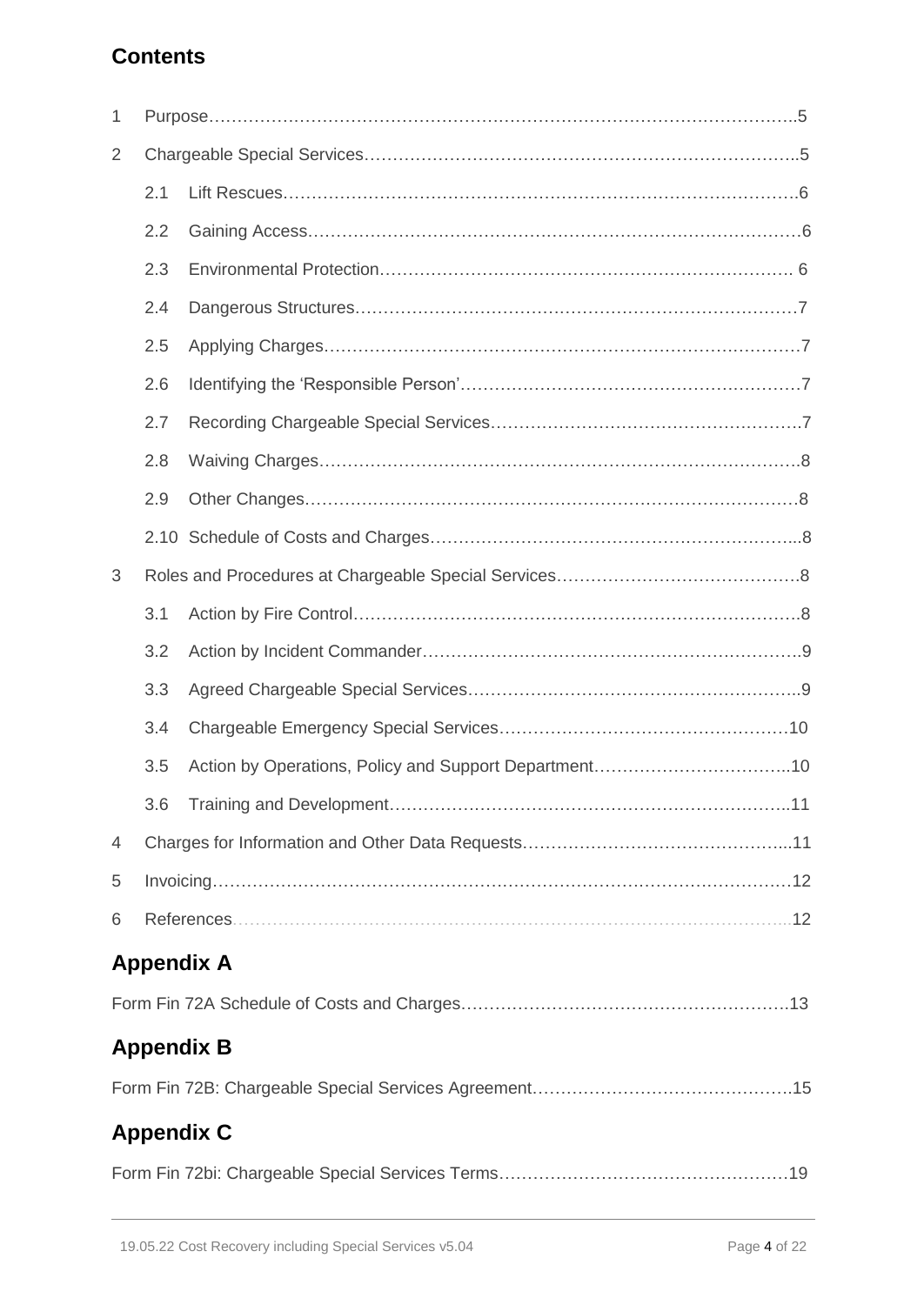# **Cost Recovery Including Special Services**

# **1. Purpose**

The Fire Services Act 2004 sets out the statutory duties placed on Fire and Rescue Authorities, including core functions relating to fire safety, firefighting, road traffic accidents and emergencies. The Act also enabled Fire and Rescue Authorities to make charges for other services they provide, with the exception of any charge being made for extinguishing fires, protecting life and property in the event of a fire and for providing emergency medical assistance. This power to charge, set out in Section 19 of the Act, gives scope for Fire and Rescue Authorities to charge for or recover the costs of, providing certain non-fire 'Special Services.'

Sections 2 and 3 of this guidance set out the relevant Special Services that can be charged for and the procedures to follow in making charges to recover costs.

Section 4 sets out other instances where the Service may make a charge, including charges for the provision of information requested under the following legislation:

- The Freedom of Information Act 2000
- The General Data Protection Regulations 2018 / Data Protection Act 2018
- The Environmental Information Regulations 2004.

The full schedule of charges for both Special Services and for information and data requests is set out in Appendix A – Schedule of Costs and Charges.

# **2. Chargeable Special Services**

Services undertaken by the Fire and Rescue Service outside its core firefighting functions are generally termed 'Special Services.'

The majority of Special Services are for 'emergency' incidents, though there are occasionally 'non-emergency' incidents, such as pre-arranged or requested services. Some may attract a charge while others will not. The vast majority of Special Service incident types will be nonchargeable (e.g. Road Traffic Collisions, leaks or spillages that pose an immediate risk). As a general rule, if there is no risk to life or danger to property or risk of fire, then the incident is potentially chargeable.

The Service has determined that the following specific Special Services are normally chargeable:

- Lift Rescues / Gaining Access
- Environmental Protection Leak, Spillage, Chemical Release, Clean Up/Recovery work (where no immediate risk to life or property)
- Water Removal / Aspiration
- Pumping In / Out (note: water **cannot** be supplied or obtained by the Service)
- Dangerous Structures (Including the use of Structural Engineers / Surveyors)
- Clearing of flooded commercial premises
- Use of Service equipment including National Resilience Assets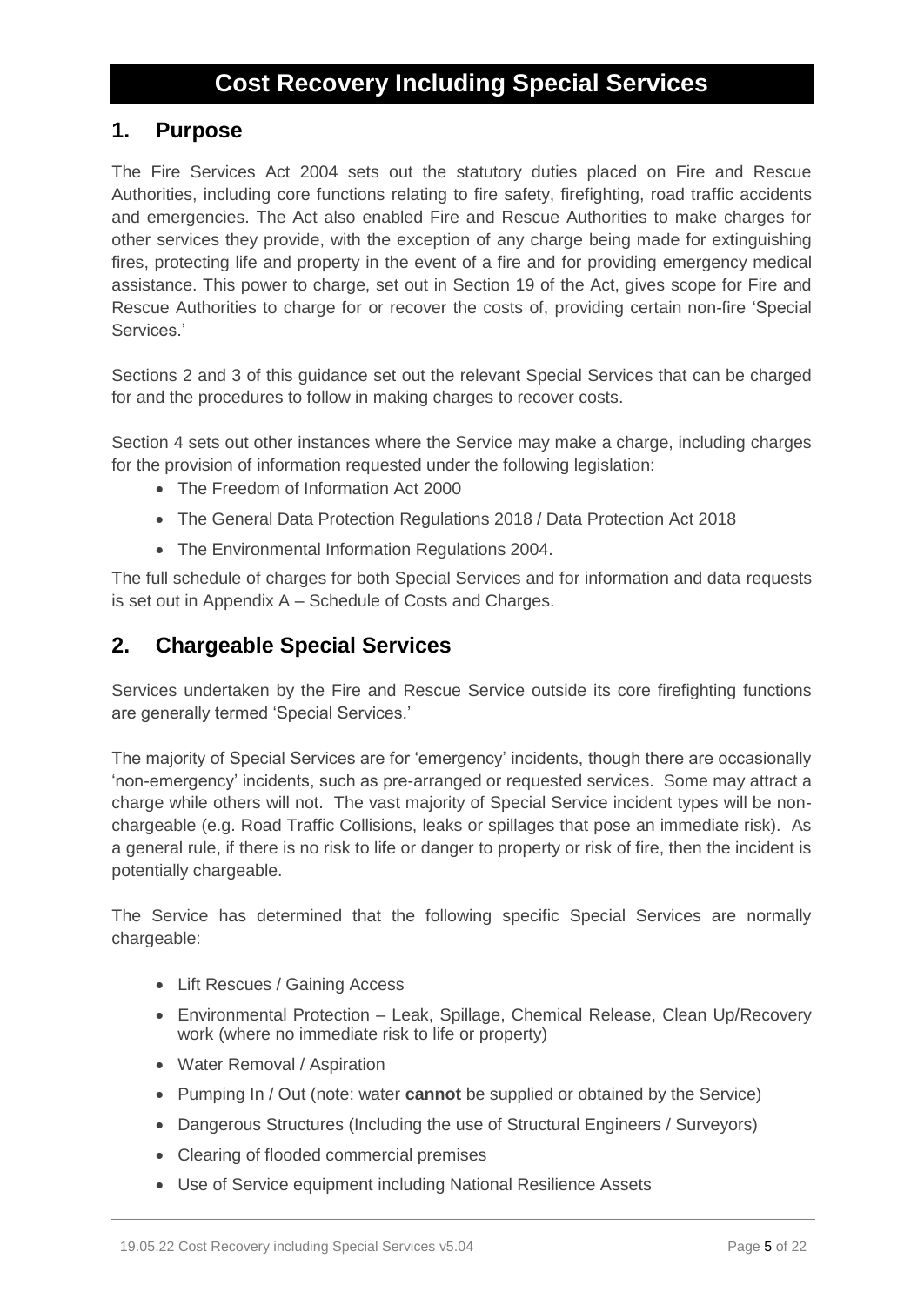The following sections provide more detail on key aspects of these chargeable Special **Services** 

# **2.1 Lift Rescues**

In the case of Lift Rescues, this guidance will be applied as follows:

- If the Lift Rescue incident is the first time the Service has attended the premises for this purpose after the introduction of this guidance, there will be no charge for the service provided but
- If the Service is called to attend a Lift Rescue at the same premises there will be a charge for the service provided, which will be recovered from the owner or other responsible person. It must be made clear at all times that the person requesting assistance **will not** be charged for this service but that costs will be recovered from the owner or other responsible person.

After each initial attendance, the Service will notify the owner of its intention to charge and recover costs for subsequent incidents requiring a Special Services attendance at the same lift.

# **2.2 Gaining Access**

At domestic premises, a Special Services attendance to gain access is not chargeable, if the incident requires prompt action to alleviate distress, damage or an escalation of risk. However, where there is clearly no risk to life or damage to property this may be regarded as a chargeable service. Incident Commanders are reminded of the need to establish the person credentials for requiring access; this may require the Police to be involved where any doubt exists.

Note: domestic premises are private residential accommodation and include houses in multiple occupation and care premises, such as old person's homes, sheltered accommodation and hospices (and similar).

# **2.3 Environmental Protection**

In the case of environmental protection, including incidents involving hazardous materials, the Service has an agreement with the Environment Agency to discharge certain duties in relation to environmental protection and pollution control. The costs of carrying out these duties will normally be recovered post-incident through the Environment Agency or directly by the Service from the "polluter." In most cases, this work is carried out without the prior consent of the responsible person. Where costs are to be charged through the Environment Agency, an order number must be obtained from the Environment Agency before commencing work.

Should the cause of an environmental protection incident be part of an emergency; such as a fuel or chemical leakage following a Special Service response to a road traffic collision, it is important to be clear that the emergency response is not chargeable. However, once the emergency phase of the incident has been resolved, if the Service is requested or needs to carry out environmental recovery works, this work is chargeable. In this case the Incident Commander should send an informative message to Fire Control to log when the emergency phase of the incident is complete and when the environmental protection/recovery operations commence and charges will apply from this time onwards.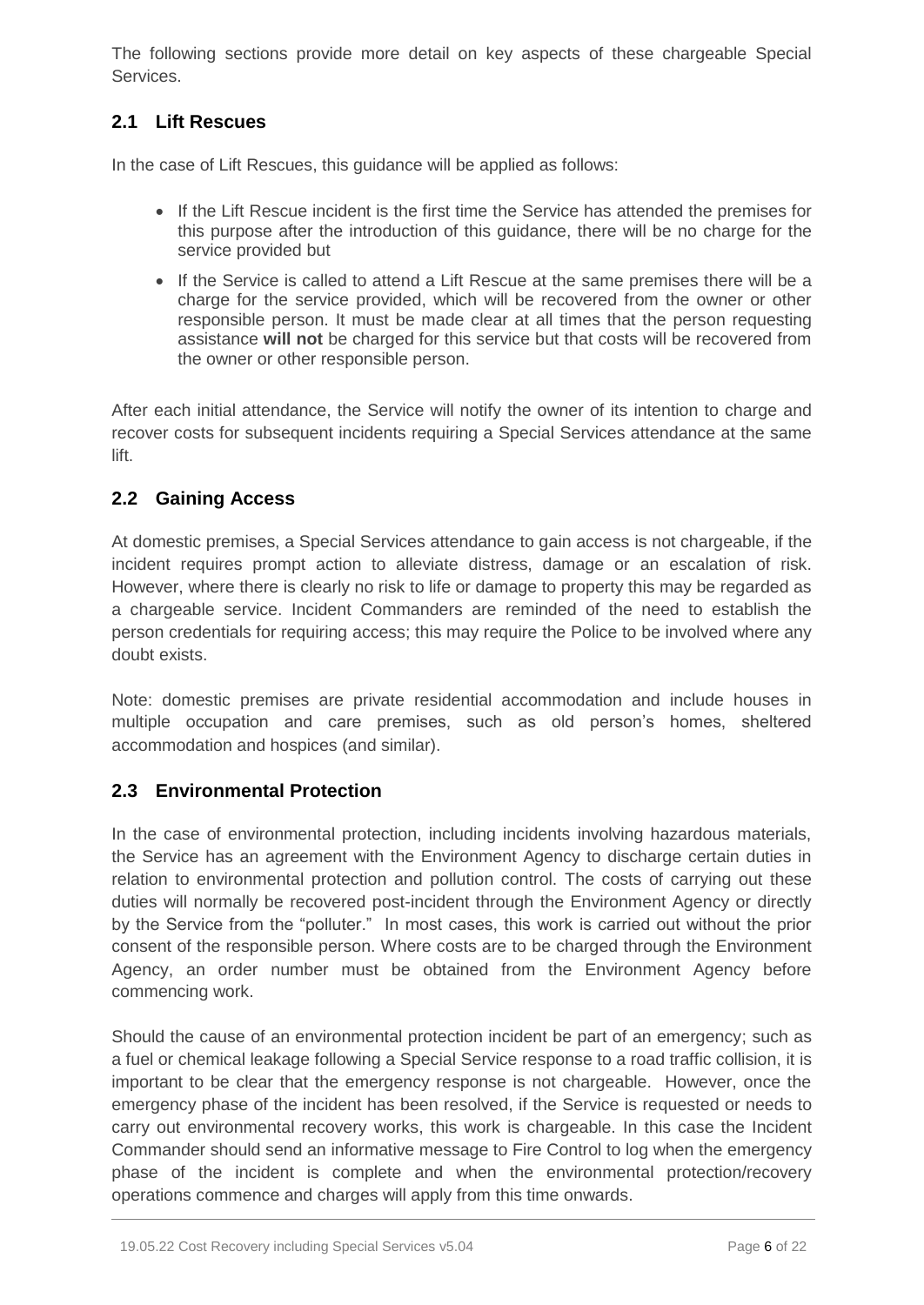# **2.4 Dangerous Structures**

Where there is attendance at an incident which involves a dangerous structure and where there is risk to public safety, throughout the emergency phase of the incident the incident is not chargeable. Once the emergency phase has passed and the Service is in the recovery phase it should be logged through an informative message to Fire Control. Where work is required to continue, costs may be recovered to the Service from the responsible person, these may include the materials used e.g. timber shoring, the labour costs and the use of any Structural Engineers or Surveyors which the Service may request.

# **2.5 Applying Charges**

Normally the application of this guidance will be in one of two situations - through an **Agreed Charge** or through **Cost Recovery**:

- **Agreed Charge:** This is where a 'responsible person' authorises the service to be carried out and agrees to pay for the service. This will be agreed in writing prior to commencing any activity. Examples might be requests for water removal or aspiration, or making safe a structure.
- **Cost Recovery:** This is where a chargeable Special Service is carried out without the permission of a 'responsible person.' It relates to those situations where prompt action is required to alleviate distress, damage or an escalation of risk. Examples would include incidents involving hazardous materials or requiring pollution control or at lift rescues, where a responsible person is not available. In these cases, the cost of providing the service would be recorded at the scene so that the costs can be recovered subsequently.

# **2.6 Identifying the 'Responsible Person'**

A 'responsible person' is someone who has authority to approve a chargeable service and is able to authorise payment of the charge. This may or may not be the same person who requested the service. At domestic and commercial premises, the responsible person is usually the owner or manager, though this is not always the case. At incidents involving a vehicle, other than within premises, the driver may be considered to be the responsible person.

If the person requiring assistance appears to be too young (i.e. under 18 years old) to authorise payment, the Incident Commander should use discretion given the circumstances of the incident as to whether assistance is given or not. Where assistance is given, the individual's name and their parents or guardian's name and address should be obtained. In the event of the person being of an age or condition that requires supervision, the assistance of the Police should be requested.

# **2.7 Recording Chargeable Special Services**

All chargeable Special Services attended should be recorded on Form 72B: Chargeable Special Services Agreement (Appendix B). The form should be completed by the Incident Commander. Where a responsible person is identified and able to authorise payment of a charge, the details of the service to be provided and the estimated cost of carrying out the service should be recorded on the form. This will need to be agreed and signed by the responsible person and countersigned in their presence by the Incident Commander.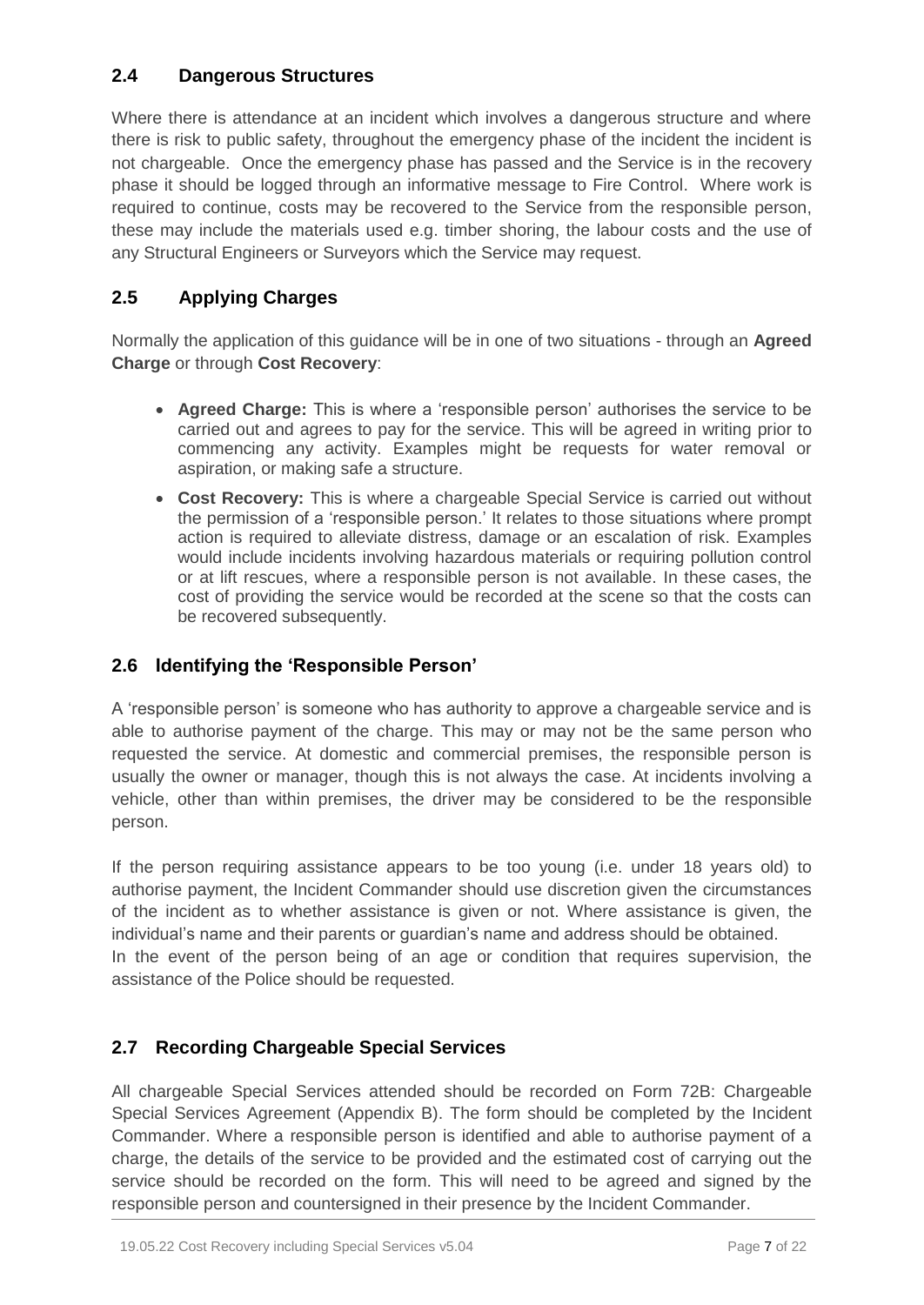If the responsible person is not available or unwilling to authorise payment, the service should usually not be carried out, unless the situation requires prompt action to be taken. If prompt action is needed, the Incident Commander should record the details of the service provided and the estimated costs on Form 72B as before and submit the form for processing and cost recovery. Where costs are to be recovered through the Environment Agency agreement, an order number should be obtained and recorded on Form 72B, with a signature where possible.

To ensure that Incident Commanders have relevant information available at chargeable Special Services, a copy of this guidance, including the schedule and forms, is included in the Handbook file in the Mounted Data Terminal (MDT).

## **2.8 Waiving Charges**

While the Special Services identified in Section 2 above are generally chargeable, there may be occasions when a charge could be waived. Where possible this decision should be made through a Flexible Duty Officer or the Duty Group Commander.

The Service may decide that a charge will not be made for recovery work carried out following wide-scale flooding incidents; this will be a Service level decision and communicated to all appropriate personnel.

# **2.9 Other Charges**

There may be occasions where requests are made to use or hire Service equipment and personnel, such as requests to recharge compressed air cylinders or to hire out lengths of hose. Such requests will normally attract a charge and will be dealt with on a case by case basis, with a price for the service to be agreed on application. These requests must be passed to Fire Control, who will need to refer to the Duty Group Commander for advice on how to proceed. Most Service equipment will normally not be available for hire or use by untrained persons and should be excluded from this provision on these grounds.

There are a number of arrangements agreed between the Service and local voluntary organisations. The Service will not normally utilise these agencies to carry out chargeable services.

## **2.10 Schedule of Costs and Charges**

The scale of charges to be applied to chargeable Special Services is set out in the Schedule of Costs and Charges (Appendix A). These charges reflect the cost of providing the service, and are subject to an annual adjustment.

# **3. Roles and Procedures at Chargeable Special Services**

It is essential that Incident Commanders and Fire Control personnel understand the Service's role in relation to charging and cost recovery at Special Services incidents. The following sections set out the specific actions required.

# **3.1 Action by Fire Control**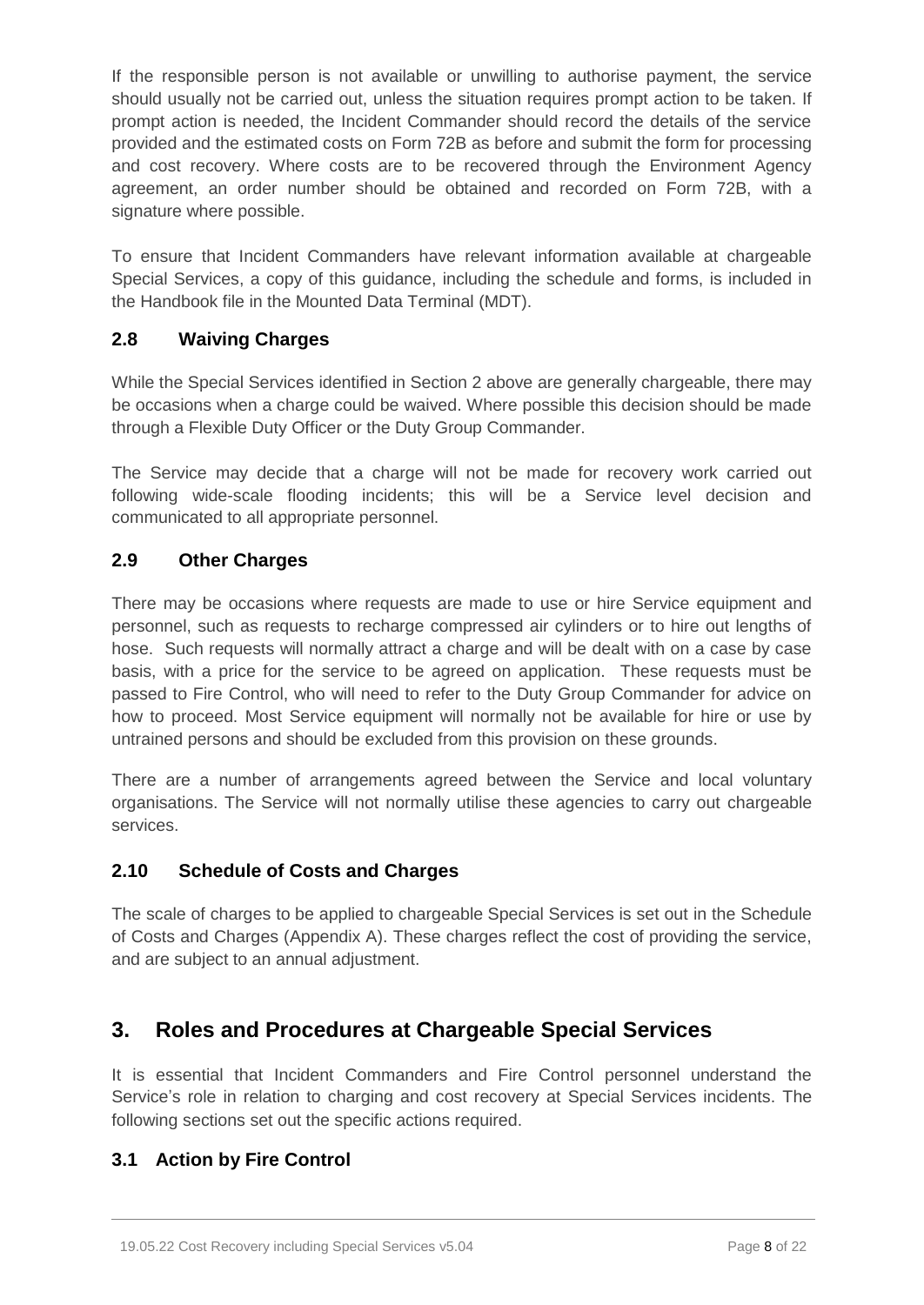In most cases, Fire Control will receive a Special Service call requiring attendance at an emergency situation and will mobilise. Where a call is received that is clearly not an emergency situation and is likely to attract a charge, the caller should be informed at the earliest stage and prior to any agreed mobilisation, that the service requested may be chargeable (note: this does not include Lift Rescues or Hazmats incidents, where a response will be immediate). Fire Control should refer to the Schedule of Charges to provide the caller with information on the potential charge, to assist the caller in deciding whether to accept or decline the attendance by the Service. Where the caller accepts, potential charges will be made and still requires the service (this is then an "**Agreed Charge"**), Fire Control will notify the Duty Group Commander to confirm whether or not the Service will respond to this request and undertake the task.

If the Duty Group Commander authorises attendance at a chargeable, non-emergency Special Service, Fire Control should advise the caller that a crew will be mobilised to attend and that a responsible person should be available at the scene to agree and sign Form 72B. The caller should also be advised that the crew and any equipment being used may at any time be called away from the scene if required to attend an emergency incident elsewhere. In these cases, the charges will be suspended until the crew is able to return to the scene. Charging will normally start from the time of mobilisation, unless otherwise agreed. If a responsible person is not at the scene, the service will not normally be provided.

When mobilising to an agreed chargeable incident, Fire Control should advise the Incident Commander that the service is to be charged and to ensure that an agreement is signed at the scene by a responsible person. Fire Control should also advise the Incident Commander that approval to mobilise and make a charge for the service has been given by the Duty Group Commander, so that this can be noted on Form 72B.

## **3.2 Action by Incident Commander**

An Incident Commander attending a Special Services incident is responsible for:

- Identifying whether the Special Service is or will become, chargeable. Ensuring that Fire Control are notified that it is an Agreed Charge (Refer to Sections 3.1 above)
- Where possible, establish who the 'responsible person' is
- Providing the responsible person, where present, with a copy of the current Schedule of Costs and Charges, if applicable
- Obtaining written agreement, where possible, to carry out the Special Service using Form 72B and Form 72Bi, which sets out the terms and conditions of providing the service
- Completing Form 72B at all applicable incidents, where possible signed by a responsible person, giving details of the incident and then forwarding to Operational Policy Department for processing.

# **3.3 Agreed Chargeable Special Services**

On arrival at the scene, the Incident Commander should identify the responsible person and record the details of the service required and the estimated cost on Form 72B. The responsible person should be given a copy the terms and conditions of carrying out the service, which includes an agreement to indemnify the Service against any damage caused. These are set out in Form 72Bi: Chargeable Special Services Terms.

The Incident Commander should retain Form 72B, while Form 72Bi is to be given to the responsible person. A copy of the current Schedule of Costs and Charges should also be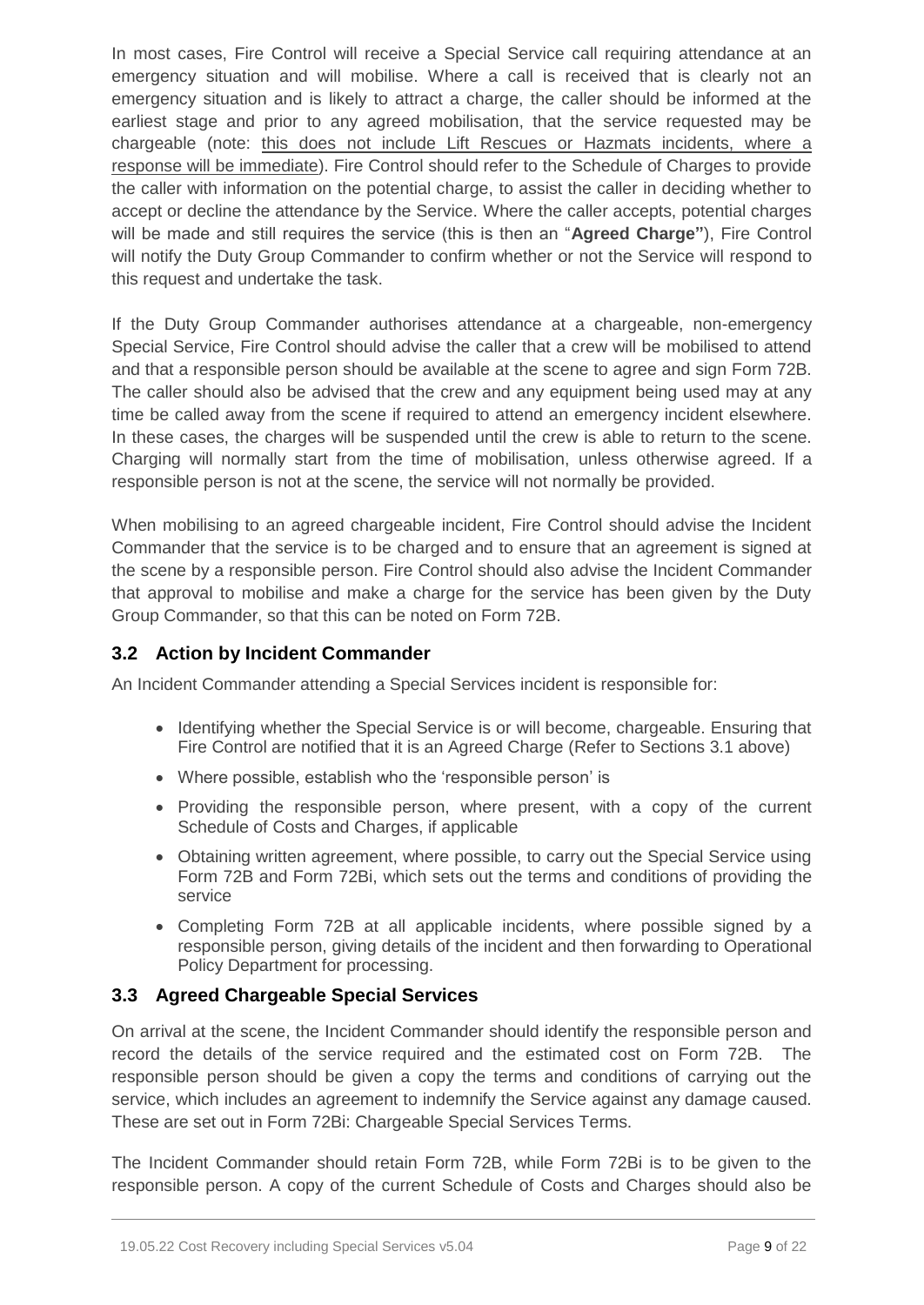given to the responsible person. If the responsible person refuses to sign or is not available to sign, the requested service should not be carried out.

# **3.4 Chargeable Emergency Special Services**

Where the crew attend an emergency Special Service, the service should be carried out as normal to promptly alleviate distress, damage or an escalation of risk. However, where the Special Service is potentially chargeable, as identified in Section 2 above, such as lift rescues or gaining access to premises, the Incident Commander should determine whether a charge should be made, following the closure of the emergency incident. Where emergency assistance is carried out and the responsible person is not available to authorise the service, Form 72B should be completed as far as possible. It should then be submitted to Operational Policy Department for verification and, where appropriate, the responsible person can subsequently be invoiced for the recovery of costs.

Instances, an emergency Special Service incident may become a non-emergency Special Service once the emergency phase of the response is complete. For instance, if a crew is mobilised to attend an emergency incident to make safe a flooded commercial premises due to an electrical hazard; that is a non-chargeable incident. If once the emergency phase of the incident is complete the owner then requests the crew to assist in pumping out and clearing the flooded area; that would then become a chargeable service. In such cases, the Incident Commander should advise the owner that the service is chargeable and use the Schedule of Costs and Charges to give the owner an idea of the costs and the opportunity to accept or decline the service. Where the owner accepts the service, the Incident Commander should proceed with completing Form 72B. The Incident Commander should also send an informative message to Fire Control to log the time when the charge becomes applicable.

Where the Incident Commander recommends that a charge or recovery of costs should be waived, further evidence should be included to justify the recommendation. In most cases this would be where the Incident Commander considers that applying a charge would not be in the best interests of the Service or where there may be humanitarian grounds. In either case, additional evidence to support the recommendation must be submitted; however a charge will normally be applied in most cases.

Form 72B should be completed as soon as possible post-incident and submitted to the Operational Policy Department for verification as a priority. This is to ensure that any invoices required are raised within 14 days of the service provided in order to comply with VAT regulations.

# **3.5 Action by Operational Policy Department**

On receipt of Form 72B, Operational Policy Department will ensure that the criteria applied in determining the charges are consistent with this document. The Department will also undertake quality assurance for each form. The Group Commander Operational Policy Department will countersign Form 72B to authorise the collection of or waiving of, any charges. Where payment is required, Form 72B will be forwarded to the Finance Department for processing.

In those cases where Form 72B indicates that a Lift Rescue has been attended, Operational Policy Department should either inform the responsible person by letter of the intention to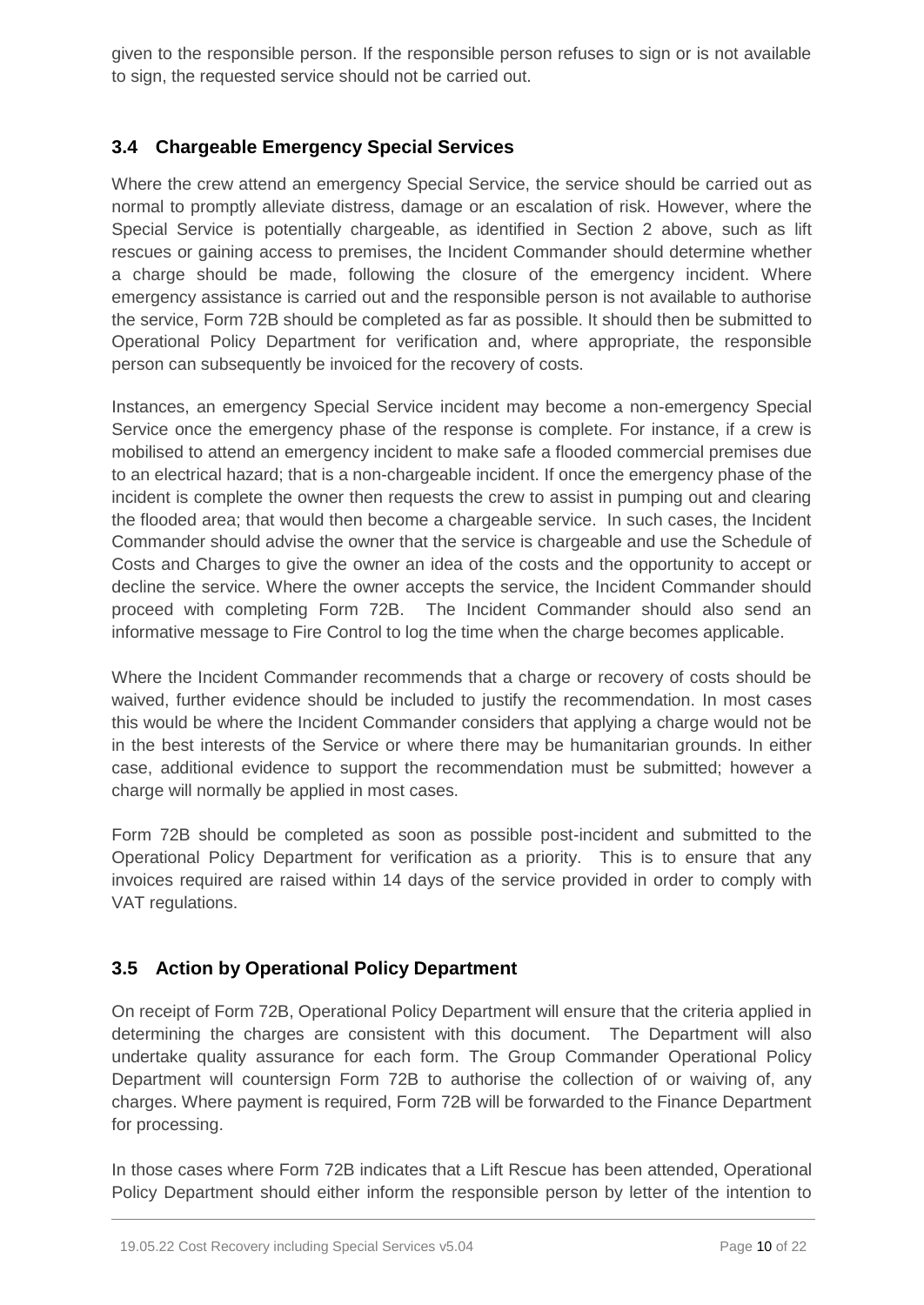charge for any subsequent attendance (if this is the first occasion) or, where this is the second or a further incident at the same lift and the responsible person has had a letter in relation to the first attendance, the Finance Department should be instructed to invoice the responsible person to recover the cost.

The Operational Policy Department will maintain a Register of chargeable Special Service incidents carried out, including recommendations from evidence supplied.

# **3.6 Training and Development**

Training on potentially chargeable incidents will be provided and incorporated into Incident Command and Fire Control training, and will be delivered by the Training Centre. Training will include the importance of recognising those occasions when an incident moves from an emergency phase to a cost recovery phase, as well as the importance of identifying responsible persons.

The training will also ensure that all staff are aware of Health and Safety issues appertaining to chargeable incidents so that any risk is minimised as far as possible, as these services may not fall within emergency response protocols.

# **4. Charges for Information and Other Data Requests**

In addition to non-fire Special Services, the Service may make a charge for providing information requested under the following legislation:

- The Freedom of Information Act 2000
- The General Data Protection Regulation / Data Protection Act 2018
- The Environmental Information Regulations 2004.

The provisions for charging for information under these Acts are set out in the Freedom of Information and Data Protection (Appropriate Limits and Fees) Regulations 2004 and the Environmental Information Regulations 2004. Normally there is no charge for Freedom of Information requests. However, if the estimated time required to collect and supply the information required for a response is likely to exceed 18 hours (based on a maximum limit of £450, which is 18 hours at £25 per hour), a request can be refused. The person requesting the information will be advised and offered the opportunity to revise the request to a manageable scale.

These provisions also apply to instances where the costs of answering more than one request for the same or similar information within the space of 60 consecutive working days can be "aggregated" or added together to estimate if the £450 limit is exceeded. Such requests must also be either from the same person or they could be from different people, who appear to be working together in a campaign.

There is no charge for routinely accessing personal data held by the Service. If a request is excessive or is for a copy of information already supplied, then the Service may charge a fee, as per the Freedom of Information and Data Protection (Appropriate Limits and Fees) Regulations 2004.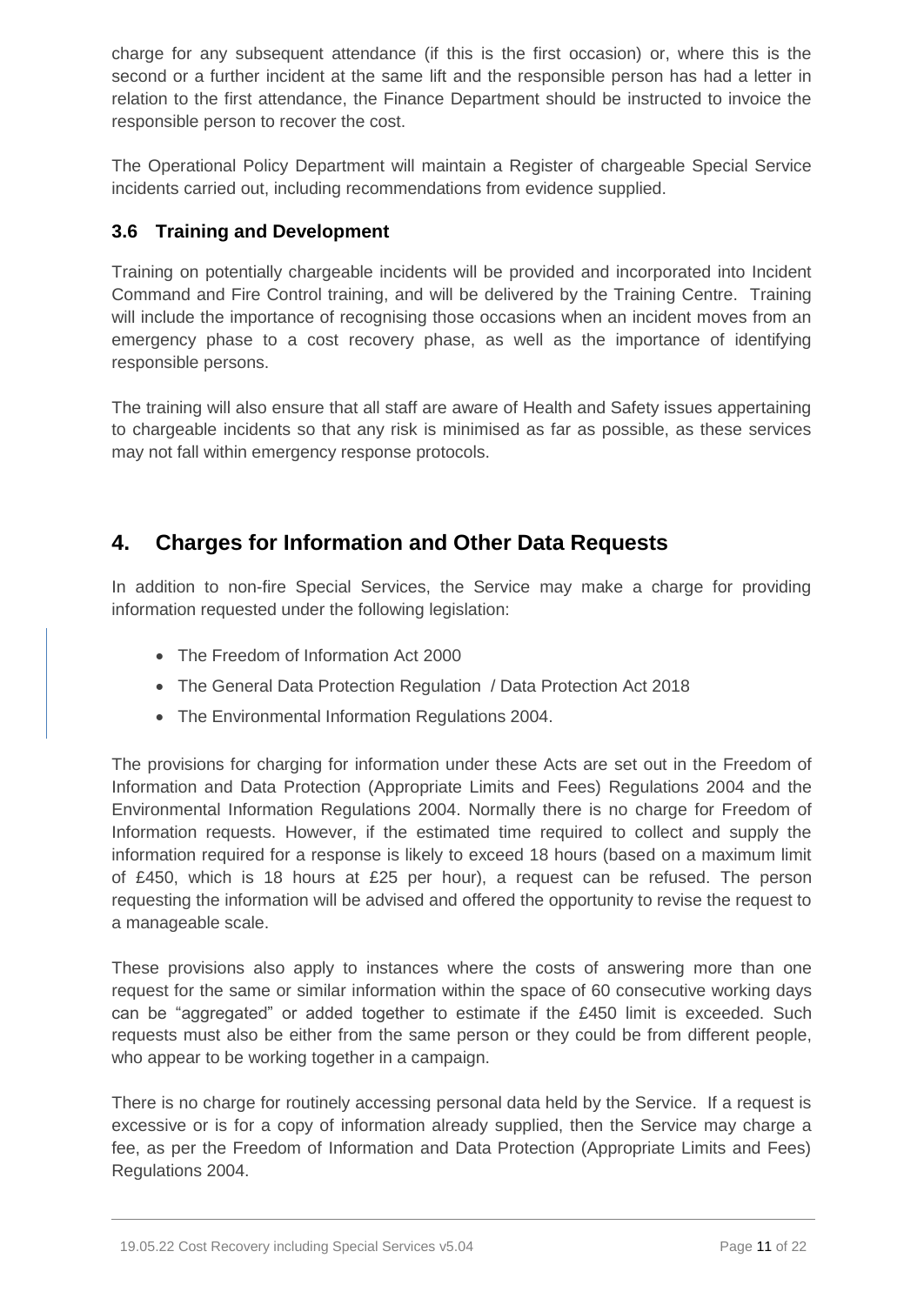Under the Environmental Information Regulations a 'reasonable fee' can be charged for providing environmental information. The Service considers a reasonable charge for officer time taken to collect and supply the information requested is £25 per hour, plus an additional charge of 10p per photocopied page over and above 50 pages.

There are also a number of other administrative services that attract a charge including printing, photocopying, photographic, reprographic and plan drawing services, plus any costs for formatting information and postage costs.

All requests for information and related services will be managed by Legal Services , who will determine if a charge applies and calculate an estimate of the costs. All appropriate fees must be paid in advance and if, following notification of the fee to the person requesting the information, no payment is received within 60 working days, the request will be closed and no further action taken.

There are two main occasions when the Service will not normally apply a charge for information requested:

- under the Equality Act 2010, when providing information in formats such as Braille, large print or spoken word
- when providing information in a language other than English, where the person requesting the information provides proof of residency, work or study in Herefordshire and Worcestershire. In this instance, additional time may be needed above the usual time limit for answering requests.

Note that in both cases, the Service will reserve the right to communicate the information in the most cost-effective way whilst still meeting the needs of the individual making the request.

The charges for providing information and related services are set out in the Schedule of Costs and Charges (Appendix A).

# **5. Invoicing**

If there is a charge for a Special Service or a request that the cost of providing the Special Service is to be recovered, Operational Policy Department will forward the completed Form 72B to the Finance Department for invoicing. Finance Department will then invoice the appropriate person with any supporting details and supporting information, such as this guidance. If the recipient queries the invoice or requests exemption, such as where the recipient disputes the charge or challenges a decision to refuse a request for information on the grounds that it would exceed the £450 limit, this will be dealt with by the Finance Department through the normal complaints procedures.

# **6. References**

- Operational Policy Department SharePoint site
- MDT handbook
- Environment Agency MoU October 2016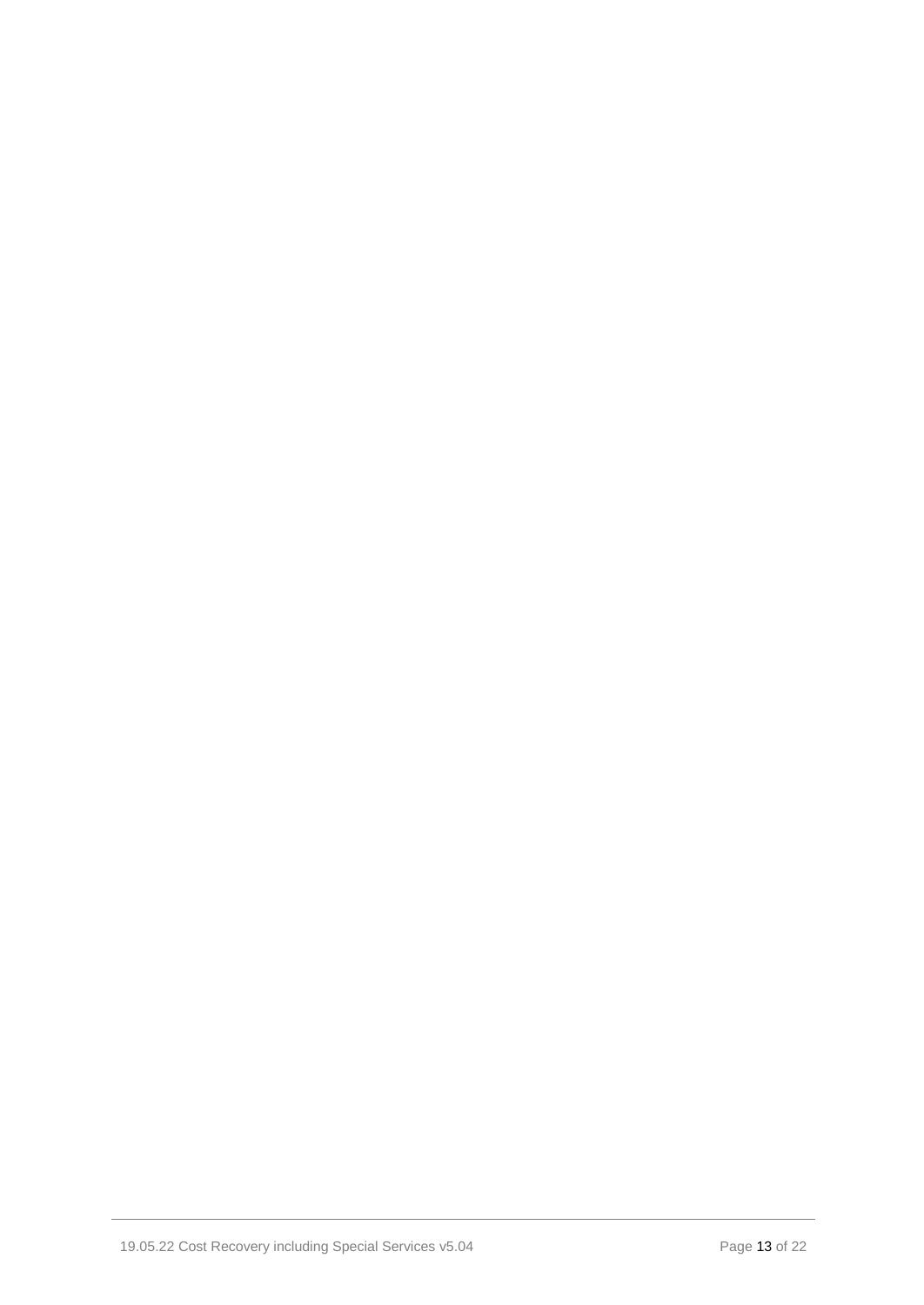**Appendix A**

Hereford & Worcester Fire and Rescue Service

# **Operational Guidance**



# **Cost Recovery – Form Fin72A Schedule of Costs and Charges**

#### **1. Special Service Charges**

|                                               |          | 2020/2021                     |
|-----------------------------------------------|----------|-------------------------------|
| Attendance by pumping appliance               | per hour | £261.67 inclusive of crew     |
| Attendance by special appliance               | per hour | £348.33 inclusive of crew     |
| Attendance by ancillary vehicles              | per hour | £88.33                        |
| High Volume Pump (HVP) deployment and         |          | £1,302.50, then £410.00 per   |
| recovery                                      |          | hour                          |
| Detection Identification and Monitoring (DIM) |          | Will be calculated based upon |
| vehicle                                       |          | actual use.                   |
| Mass Decon vehicle + 1 appliance              |          | Will be calculated based upon |
|                                               |          | actual use.                   |
| Attendance by personnel:                      |          |                               |
| Firefighter, Crew Commander and               | per hour | £40.00                        |
| <b>Watch Commander</b>                        |          |                               |
| <b>Station Commander</b>                      |          | £45.83                        |
|                                               | per hour |                               |
| <b>Officers above Station Commander</b>       | per hour | £53.33                        |
|                                               |          |                               |
| Others, support staff, mechanics              | per hour | £20.00                        |
| Interviewing officers x rate of role          | minimum  | £181.67 (2 Officers over 2    |
|                                               | charge   | hours)                        |
| Costs of travel and subsistence incurred      |          | appropriate rate              |
| Administrative charge for processing          | per hour | £10.83                        |
| chargeable Special Service requests           |          |                               |

#### **2. Use of equipment and Hire Charges**

| All requests to use or hire Service equipment | Prices available on application |
|-----------------------------------------------|---------------------------------|
| will be considered and costed on an           |                                 |
| application only basis.                       |                                 |

#### **3. Charges for information and other data requests**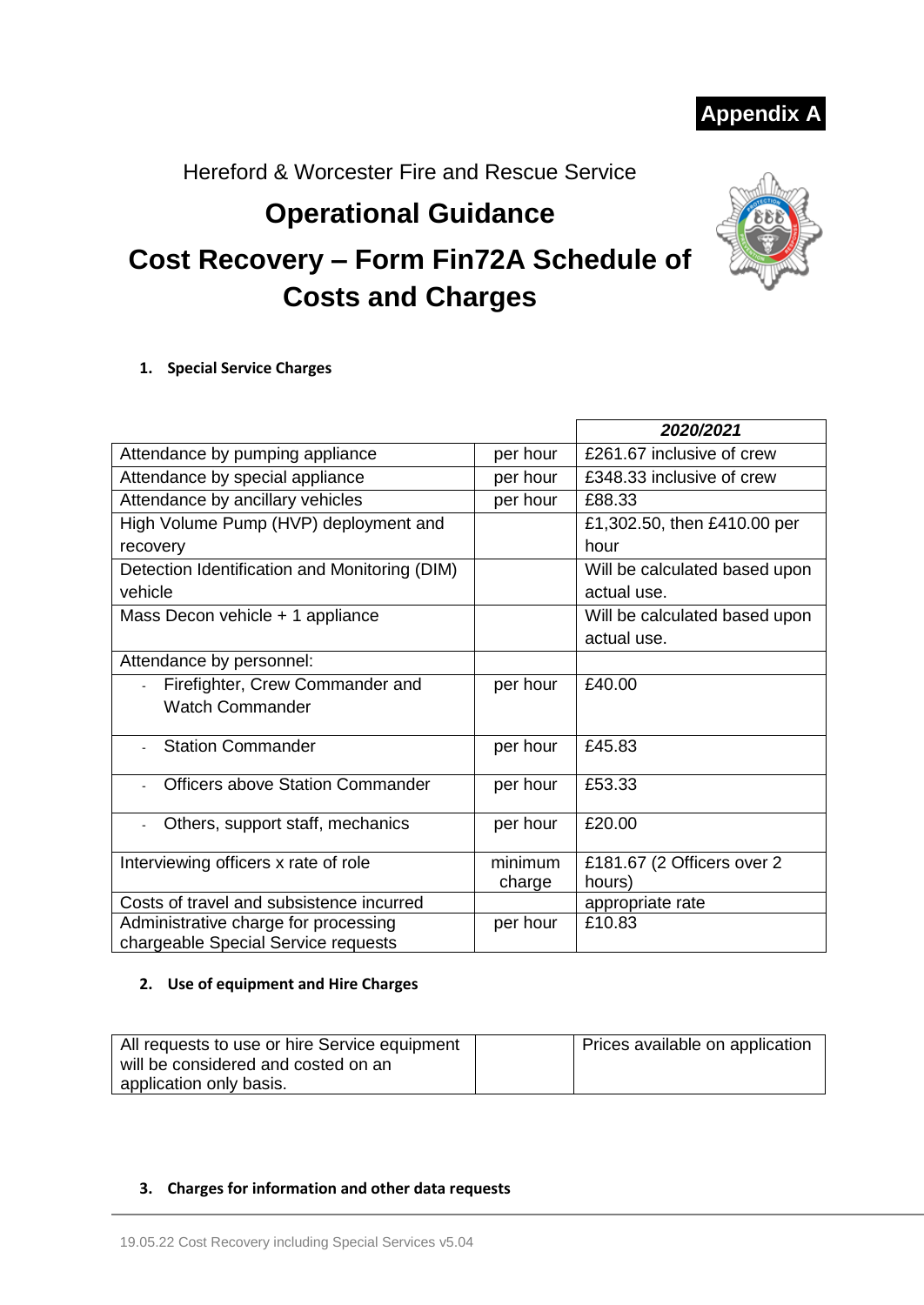| Freedom of Information request                                                                                                                                                                                                                    |             | no charge                                                     |
|---------------------------------------------------------------------------------------------------------------------------------------------------------------------------------------------------------------------------------------------------|-------------|---------------------------------------------------------------|
| Note: if time taken to provide response to<br>request is likely to exceed 18 hours, the<br>request may be refused.                                                                                                                                |             |                                                               |
| General Data Protection Regulations / Data<br>Protection Act 2018 - Subject Access<br>request; where an individual arranges with<br>the Service, to specifically inspect or request<br>a copy of the data held that they are entitled<br>to view. | per request | No Charge unless request is<br>excessive or for repeat copies |
| Environmental Information request                                                                                                                                                                                                                 | per hour    | £25 (plus 10p per<br>photocopied page above 50<br>pages)      |
| <b>Fire Report</b>                                                                                                                                                                                                                                | each        | No Charge                                                     |
| Fire Investigation Report - Already produced                                                                                                                                                                                                      | each        | No Charge                                                     |
| Fire Investigation Report – Drafted on<br>Request                                                                                                                                                                                                 | each        | £350.00                                                       |
| Reasonable charges for duplicate hard copy information apply and will be considered on a                                                                                                                                                          |             |                                                               |
| case by case basis and be dependant on the nature and volume of the disclosed                                                                                                                                                                     |             |                                                               |
| information.                                                                                                                                                                                                                                      |             |                                                               |

All charges are exclusive of Value Added Tax (VAT), which will be charged at Standard Rate.

For chargeable Special Services, the minimum charge for time spent will be one hour and thereafter will be charged for a full hour for each part hour spent. Time charged will include preparation, travelling and servicing time.

Special Services customers must sign Form Fin72B: Chargeable Special Services Agreement and acknowledge the terms and conditions of providing the service set out in Form Fin72Bi: Chargeable Special Service Terms.

*Fire Service Act 2004, Section 19 and Statutory instrument 2305 The Freedom of information Act 2000 The General Data Protection Regulations 2018 / Data Protection Act 2018 The Environmental information Regulations 2004 HWFRS SPI Cost Recovery Including Special Services*

| <b>Supporting</b><br>Documents: | <b>SPI Cost Recovery Including Special Services</b> |
|---------------------------------|-----------------------------------------------------|
| Version: 007                    | Date: May 2022                                      |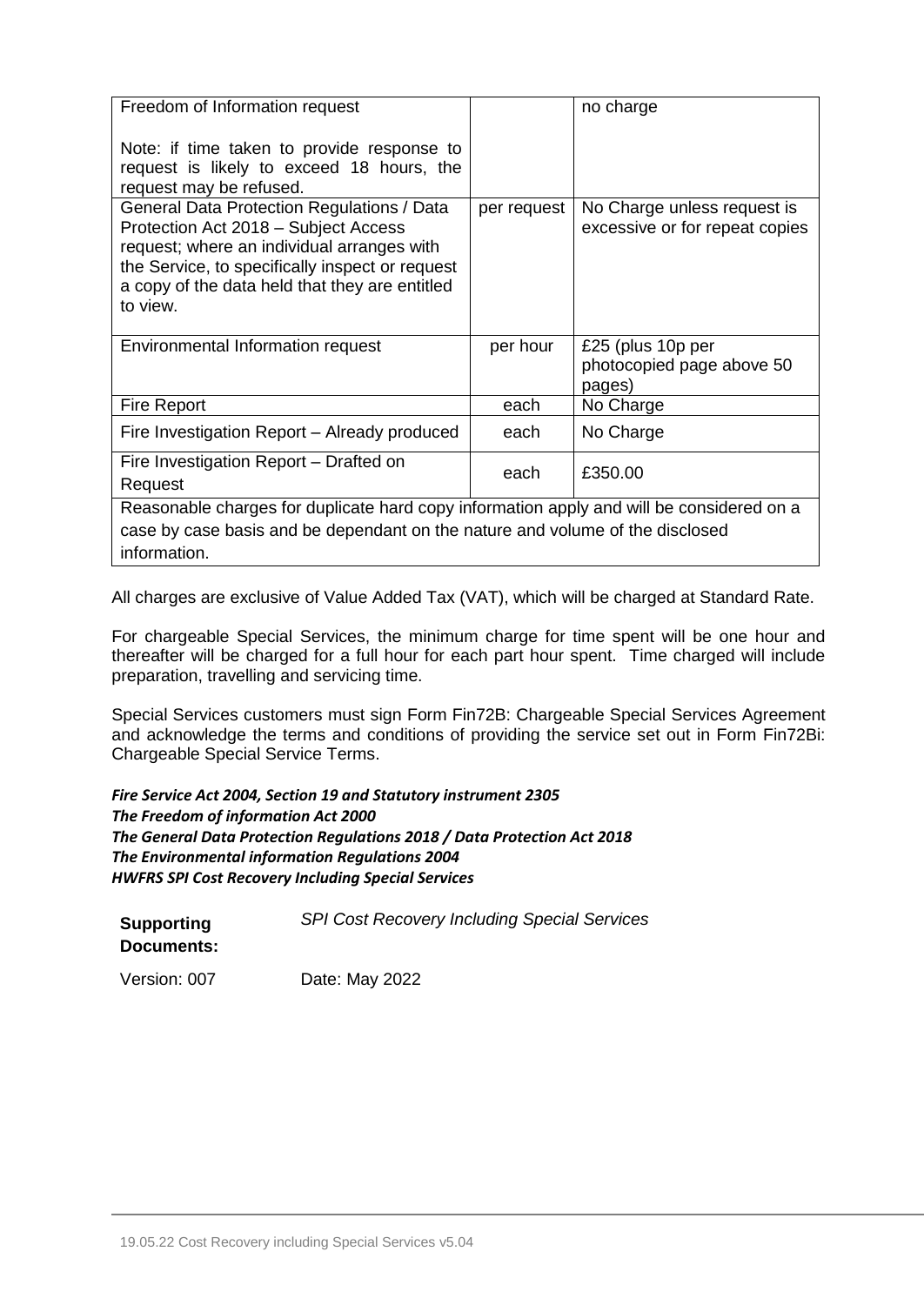

# Hereford & Worcester Fire and Rescue Service

# **Operational Guidance**

# **Cost Recovery – Form Fin72B: Chargeable Special Services Agreement**



# **Form Fin72B: Chargeable Special Services Agreement**

| <b>1. PARTICULARS OF CUSTOMER:</b>                                                                          |  |
|-------------------------------------------------------------------------------------------------------------|--|
| <b>Incident Number:</b>                                                                                     |  |
| Name: (Of Site Owner/ responsible person)                                                                   |  |
| <b>Name of Contact:</b>                                                                                     |  |
| Position: (i.e. Landlord, Tenant, Manager)                                                                  |  |
| Address: (Of Site Owner/ responsible person, where any<br>invoices will be sent to)                         |  |
| <b>Special Service Provided:</b>                                                                            |  |
|                                                                                                             |  |
|                                                                                                             |  |
| Date and Time of service:                                                                                   |  |
|                                                                                                             |  |
| 2. REPORT OF INCIDENT COMMANDER                                                                             |  |
| I confirm that the above Special Service has been provided and that all other details<br>given are correct. |  |
|                                                                                                             |  |
|                                                                                                             |  |
| Recommend a charge for Service<br>Yes  <br>No                                                               |  |
| If a charge is not made further evidence is required: (add additional sheet where<br>appropriate)           |  |
|                                                                                                             |  |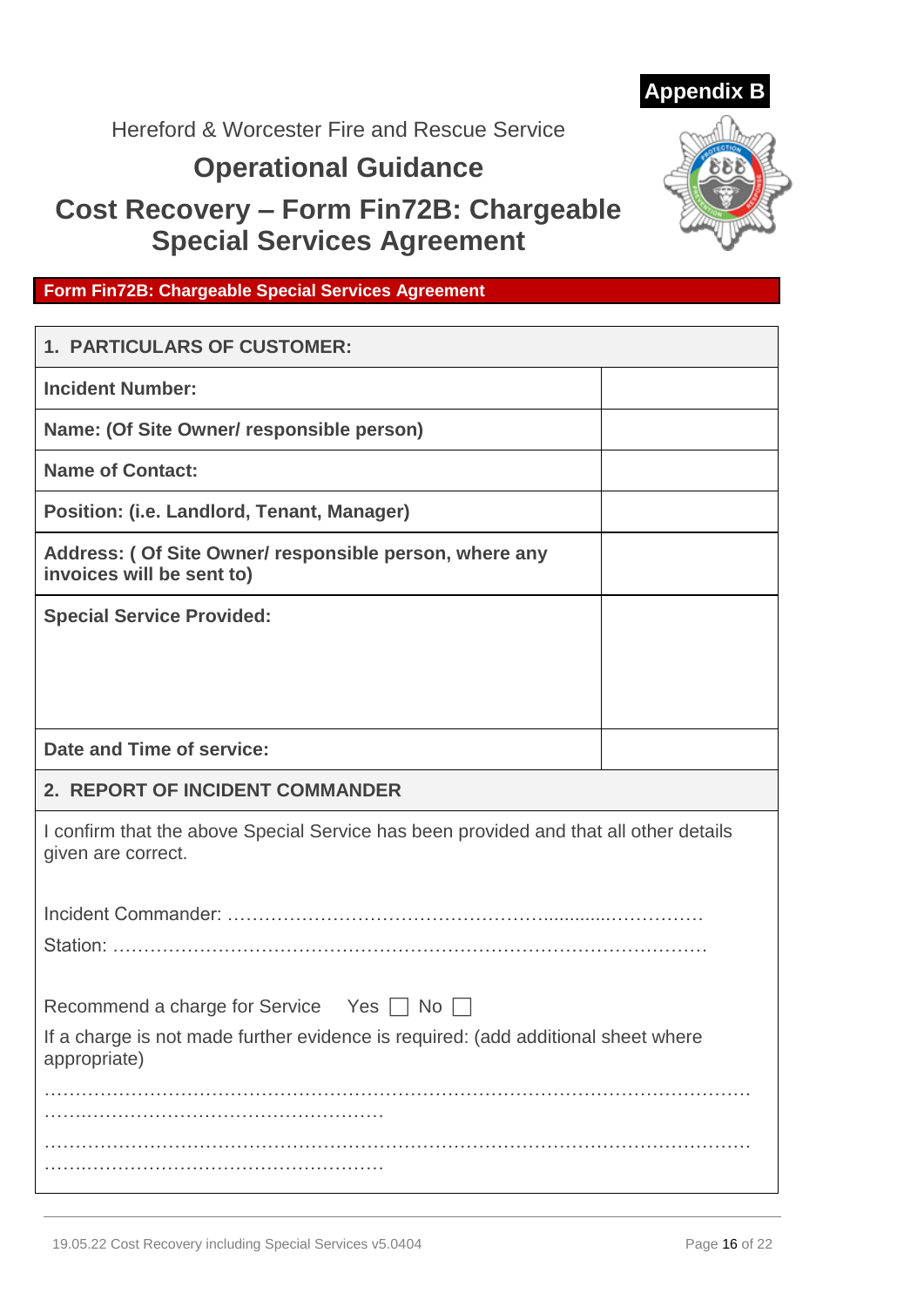#### **3. CUSTOMER CONFIRMATION**

I declare that I have received a copy of the current Schedule of Costs and Charges. I agree to be bound by the terms and conditions detailed in Form 72Bi: Chargeable Special Services Terms.

Signed:...................................................................................................... Date:......................................................................................................... Print name:…………………………………………………………………….. Contact details (if different from above): Address: ……………………………………………………………………………………………. ……………………………………………………………………………………….…… Post code: ……………………………………………..……………………….……..... Telephone:……………………………………………..…………………..…………… Email: …………………………………………………………….…………………….. **INVOICE WILL FOLLOW. DO NOT SEND PAYMENT WITH THIS DOCUMENT.**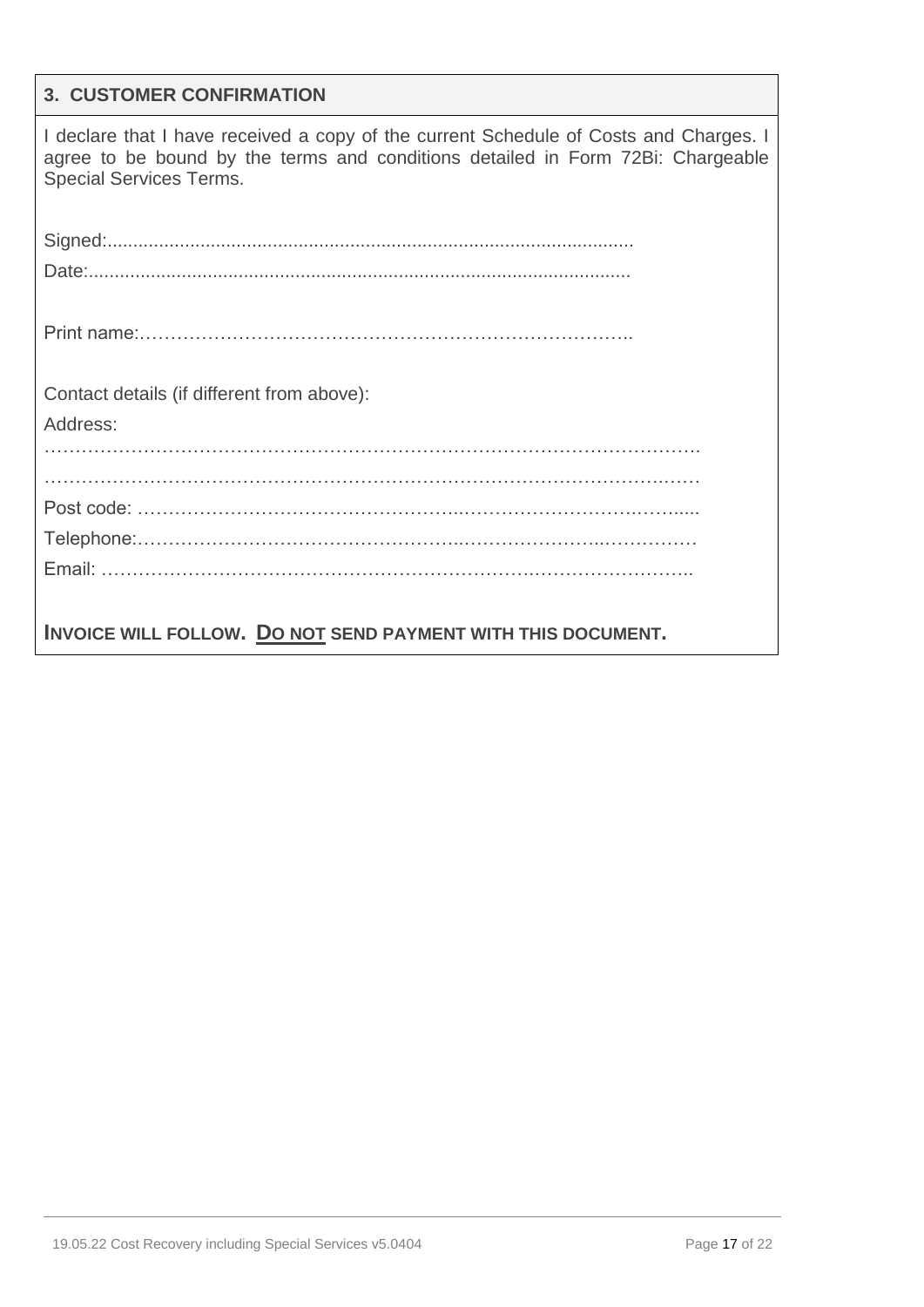| <b>4. PARTICULARS OF SERVICE PROVIDED</b>       |                                   |            |                                      |                      |                                                          |
|-------------------------------------------------|-----------------------------------|------------|--------------------------------------|----------------------|----------------------------------------------------------|
| <b>Appliances</b>                               |                                   | <b>QTY</b> |                                      | <b>Time</b><br>spent | <b>Total charge</b><br>(To be completed<br>by Ops Dept.) |
| <b>Pumping Appliance</b>                        |                                   |            |                                      |                      |                                                          |
| <b>Special Appliance</b>                        |                                   |            |                                      |                      |                                                          |
| <b>Ancillary Vehicle</b>                        |                                   |            |                                      |                      |                                                          |
| Other Appliance (state type)                    |                                   |            |                                      |                      |                                                          |
| <b>Persons Attending</b>                        |                                   |            |                                      |                      |                                                          |
| Firefighter, Crew Commander, Watch<br>Commander |                                   |            |                                      |                      |                                                          |
| <b>Station Commander</b>                        |                                   |            |                                      |                      |                                                          |
| <b>Rank above Station Commander</b>             |                                   |            |                                      |                      |                                                          |
| Support Staff (e.g. Technician)                 |                                   |            |                                      |                      |                                                          |
| <b>Services</b>                                 | <b>Tick box as</b><br>appropriate |            | <b>Details of action carried out</b> |                      |                                                          |
| <b>Lift Rescue</b>                              |                                   |            |                                      |                      |                                                          |
| <b>Gaining Access</b>                           |                                   |            |                                      |                      |                                                          |
| <b>Environment Protection:</b>                  |                                   |            |                                      |                      |                                                          |
| Leak or Spillage<br>٠                           |                                   |            |                                      |                      |                                                          |
| <b>Chemical Release</b><br>٠                    |                                   |            |                                      |                      |                                                          |
| <b>Clean Up/Recovery</b><br>٠                   |                                   |            |                                      |                      |                                                          |
| Water Removal, Pumping In / Out                 |                                   |            |                                      |                      |                                                          |
| <b>Water Aspiration</b>                         |                                   |            |                                      |                      |                                                          |
| <b>Dangerous Structures</b>                     |                                   |            |                                      |                      |                                                          |
| <b>Clearing Flooded Commercial</b><br>Premises  |                                   |            |                                      |                      |                                                          |
| Use of national resilience assets               |                                   |            |                                      |                      |                                                          |
| Use of Structural engineer /                    |                                   |            |                                      |                      |                                                          |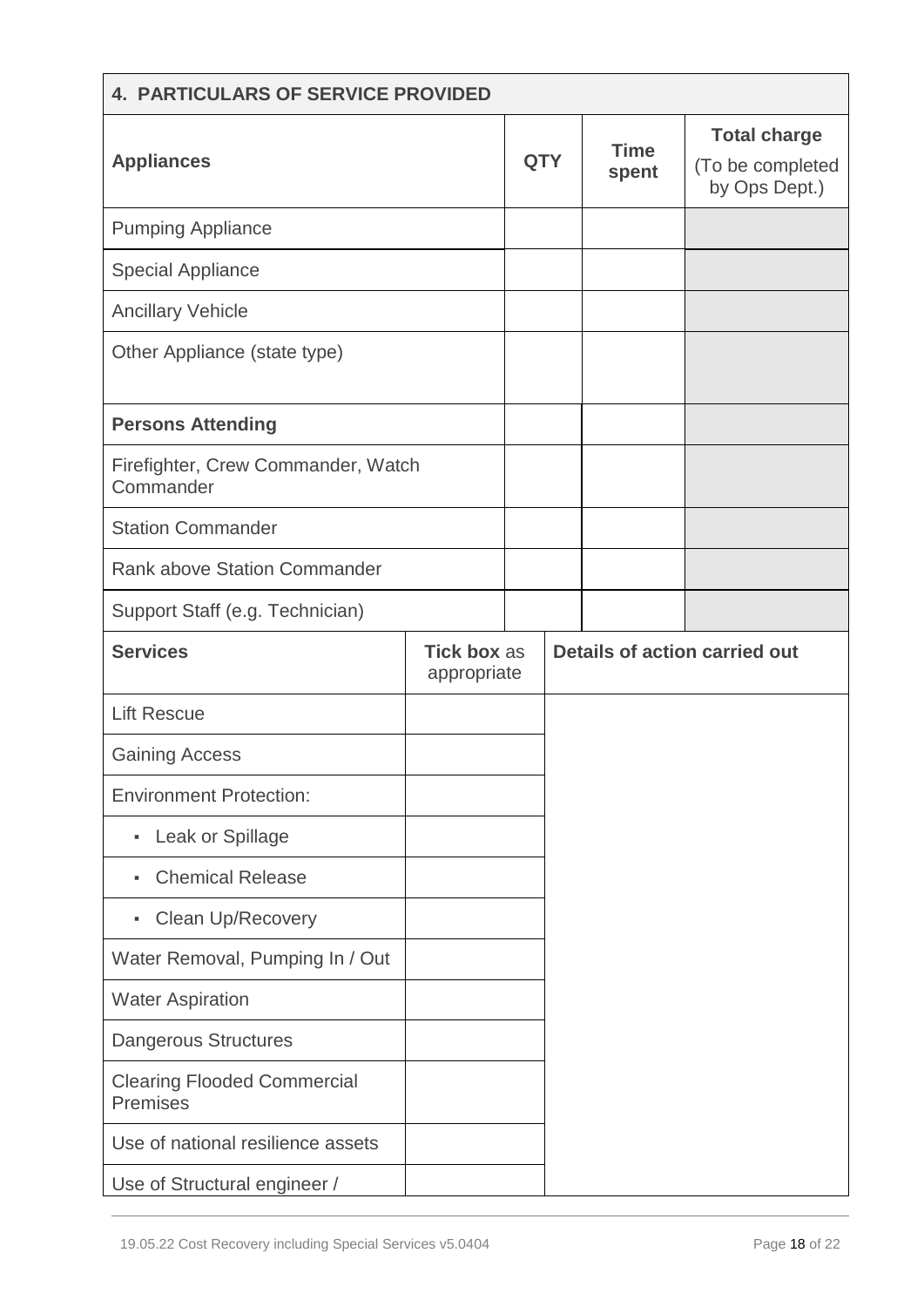| Surveyor                                                                    |  |  |   |
|-----------------------------------------------------------------------------|--|--|---|
| Equipment/materials used                                                    |  |  |   |
| Other                                                                       |  |  |   |
| 5. EQUIPMENT DAMAGED OR REQUIRING CLEANING OR SERVICING ON<br><b>RETURN</b> |  |  |   |
| Details/Item                                                                |  |  | £ |
|                                                                             |  |  |   |
| 6. AUTHORISED BY OPERATIONAL POLICY AND SUPPORT                             |  |  |   |
|                                                                             |  |  |   |
|                                                                             |  |  |   |
|                                                                             |  |  |   |
|                                                                             |  |  |   |
| 7. INVOICE FOR PAYMENT (FINANCE DEPARTMENT ONLY)                            |  |  |   |

Cost Recovery including Special Services SPI

#### **Supporting Documents:**

Version: 2.00 Date: 05/22

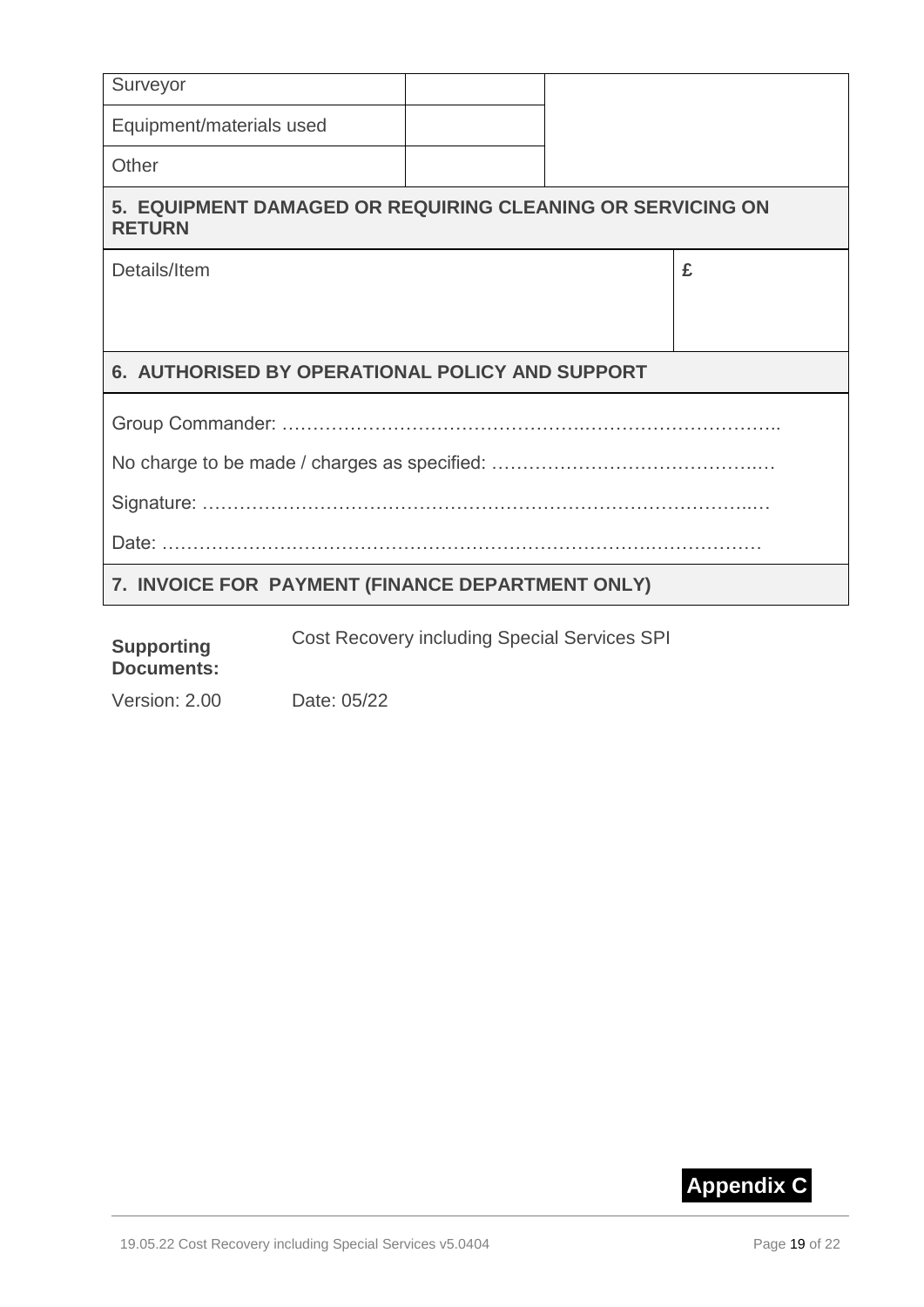Hereford & Worcester Fire and Rescue Service

# **Operational Guidance Cost Recovery Form Fin72Bi: Chargeable Special Service Terms**



## **Fin72Bi: Chargeable Special Service Terms**

## **(To be retained by customer)**

Section 12 of the Fire Services Act 2004 empowers Fire and Rescue Authorities to use their Services and equipment for purposes other than fighting fires. Section 19 of the Act enables charges to be made for certain activities. These activities are known as "Special Services".

Special Services of Hereford & Worcester Fire and Rescue Service have been used as detailed and agreed on Form Fin72B: Chargeable Special Services Agreement and an appropriate charge has been levied for the recovery of costs incurred.

Please note this information may be useful for any insurance claims you wish to make.

**NB:** Charges are subject to an addition of Value Added Tax at the current rate (VAT registration Number: 770989964).

#### **Terms and Conditions**

On agreeing this service provision, the following terms and conditions apply:

- 1. Appliances can only be hired for a minimum period of one hour and thereafter will be charged for a full hour for each part hour worked.
- 2. Hereford & Worcester Fire and Rescue Service shall only be liable for direct loss or damage due to the negligence of the Service, who accept no liability whatsoever for any consequential loss suffered as a result.
- 3. A charge will be made for any expenditure incurred through damage to appliances and equipment attributed to negligence on the part of the person(s) or employees of such person(s) for whom the service is undertaken.
- 4. Hereford & Worcester Fire and Rescue Service reserve the right to terminate any service being provided thereby ending the hire period.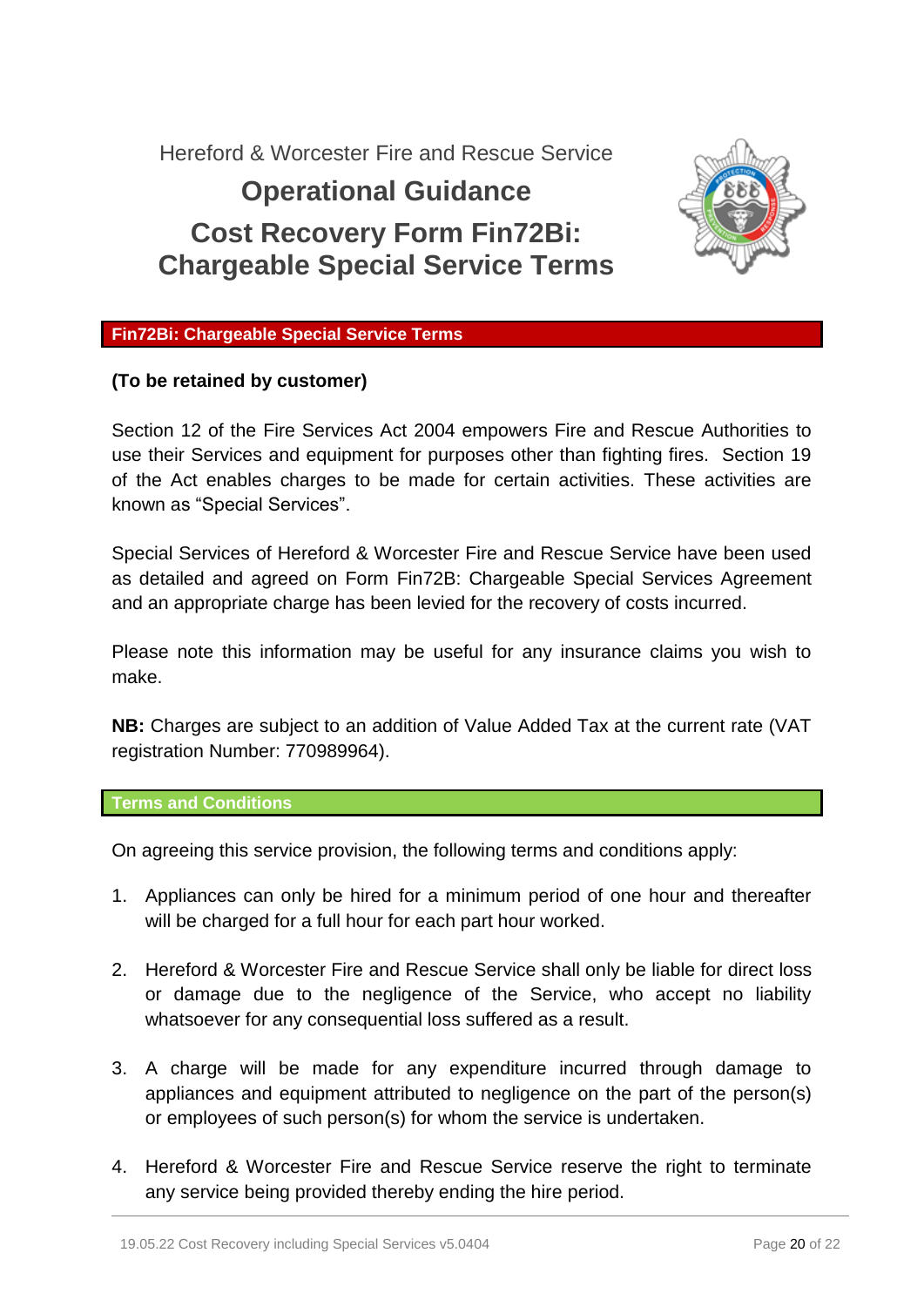- 5. Hereford & Worcester Fire and Rescue Service will provide Public Liability Insurance cover for the service undertaken.
- 6. The crew and any equipment being used may at any time be called away from the scene if required to attend an emergency incident elsewhere, providing it does not compromise the safety of the scene. In this case, the charge will be suspended until the crew is able to return to the scene.
- 7. The Chief Fire Officer reserves the right to alter charges specified without prior notice; however notification of any changes will be given where possible.
- 8. Upon request, the Service will provide a verbal quotation of the potential overall cost but will at no time be committed to a firm quotation until after the work is complete.

#### **Data Protection**

Any personal information provided will be used solely for the purpose of progressing cost recovery.

If you have any questions about how your information is being processed, you can visit the data protection page on our website, write to Legal Services at Hereford & Worcester Fire and Rescue Service Headquarters, Hindlip Park, Worcester, WR3 8SP – Tel: 0345 12 24454, or E-mail: [Informationrequests@hwfire.org.uk](mailto:Informationrequests@hwfire.org.uk)

#### **Declaration**

| I declare that I have received a copy of the current Schedule of Costs and Charges<br>and agree to be bound by these terms and conditions. |  |       |  |  |
|--------------------------------------------------------------------------------------------------------------------------------------------|--|-------|--|--|
| Signed:                                                                                                                                    |  | Date: |  |  |
| Print                                                                                                                                      |  | name: |  |  |
| Contact details:<br>Address:                                                                                                               |  |       |  |  |
|                                                                                                                                            |  |       |  |  |
|                                                                                                                                            |  |       |  |  |
|                                                                                                                                            |  |       |  |  |
|                                                                                                                                            |  |       |  |  |

## Countersigned by: